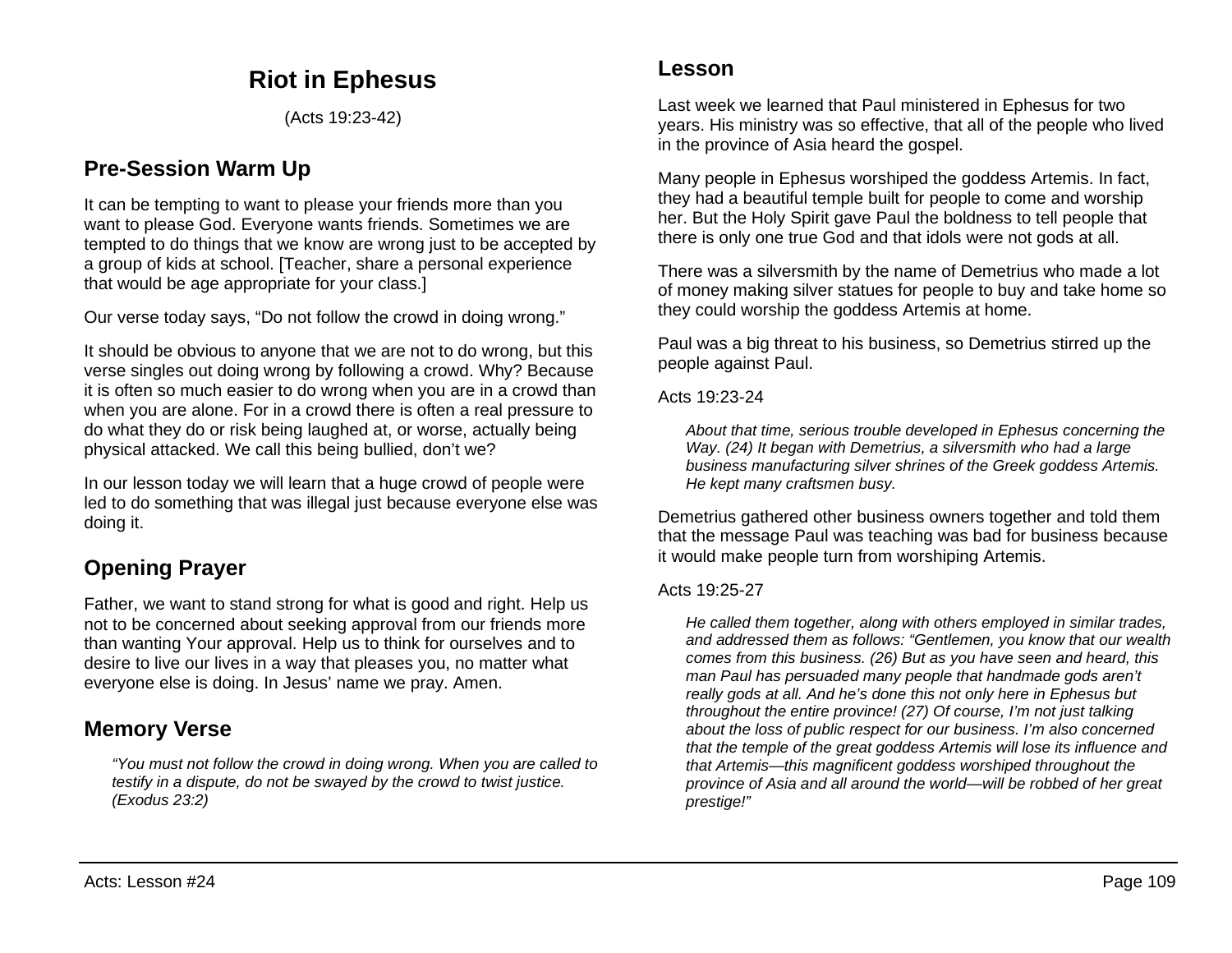These business owners were furious! They loved Artemis and were loyal to this false goddess.

#### Acts  $19.28$

*At this their anger boiled, and they began shouting, "Great is Artemis of the Ephesians!"*

Over and over they chanted until a great crowd started shouting. Soon the streets were filled with crowds and a riot broke out.

#### Acts 19:29

*Soon the whole city was filled with confusion. Everyone rushed to the amphitheater, dragging along Gaius and Aristarchus, who were Paul's traveling companions from Macedonia.*

Two men that Paul had been traveling with were captured by the angry citizens and forced into a large theater. A large mob of people crowded into the theater, too.

When Paul heard that his friends had been taken by the angry crowd, he wanted to rescue them, but his friends were afraid they he would get hurt.

#### Acts 19:30-31

*Paul wanted to go in, too, but the believers wouldn't let him. (31) Some of the officials of the province, friends of Paul, also sent a message to him, begging him not to risk his life by entering the amphitheater.*

Even some of the leaders of Ephesus begged Paul not to go into that theater.

Inside the theater, chaos and confusion filled the air. For two whole hours people were shouting. Most of the people in the crowd had no idea what was going on or even why there were even there.

#### Acts 19:32

*Inside, the people were all shouting, some one thing and some another. Everything was in confusion. In fact, most of them didn't even know why they were there.*

Some people in the crowd were shouting but they didn't even know what it was all about. They were doing it because everyone else was shouting. They were just following the crowd.

There's a lesson there for us: You can get in big trouble by just going along with whatever the crowd is doing. Suppose your "friends" think it would be fun to damage someone's property; break some windows, or spray some paint on things? These so-called "friends" have in fact become your enemies if they try to get you to do wrong.

Finally, the mayor of the city quieted the crowd down.

#### Acts 19:35-37

*At last the mayor was able to quiet them down enough to speak. "Citizens of Ephesus," he said. "Everyone knows that Ephesus is the official guardian of the temple of the great Artemis, whose image fell down to us from heaven. (36) Since this is an undeniable fact, you should stay calm and not do anything rash. (37) You have brought these men here, but they have stolen nothing from the temple and have not spoken against our goddess.*

The city of Ephesus was under the rule of the Roman Empire (just like Israel was) and it was the responsibility of the local city leaders to maintain peace and order. [It was possible for them to lose their position and the city could be put under martial law, losing many civic freedoms.]

The mayor told the people the city of Ephesus had rules against unruly conduct and that they didn't have a good reason to be out of control. The Romans could have punished them for the noise and trouble they were causing.